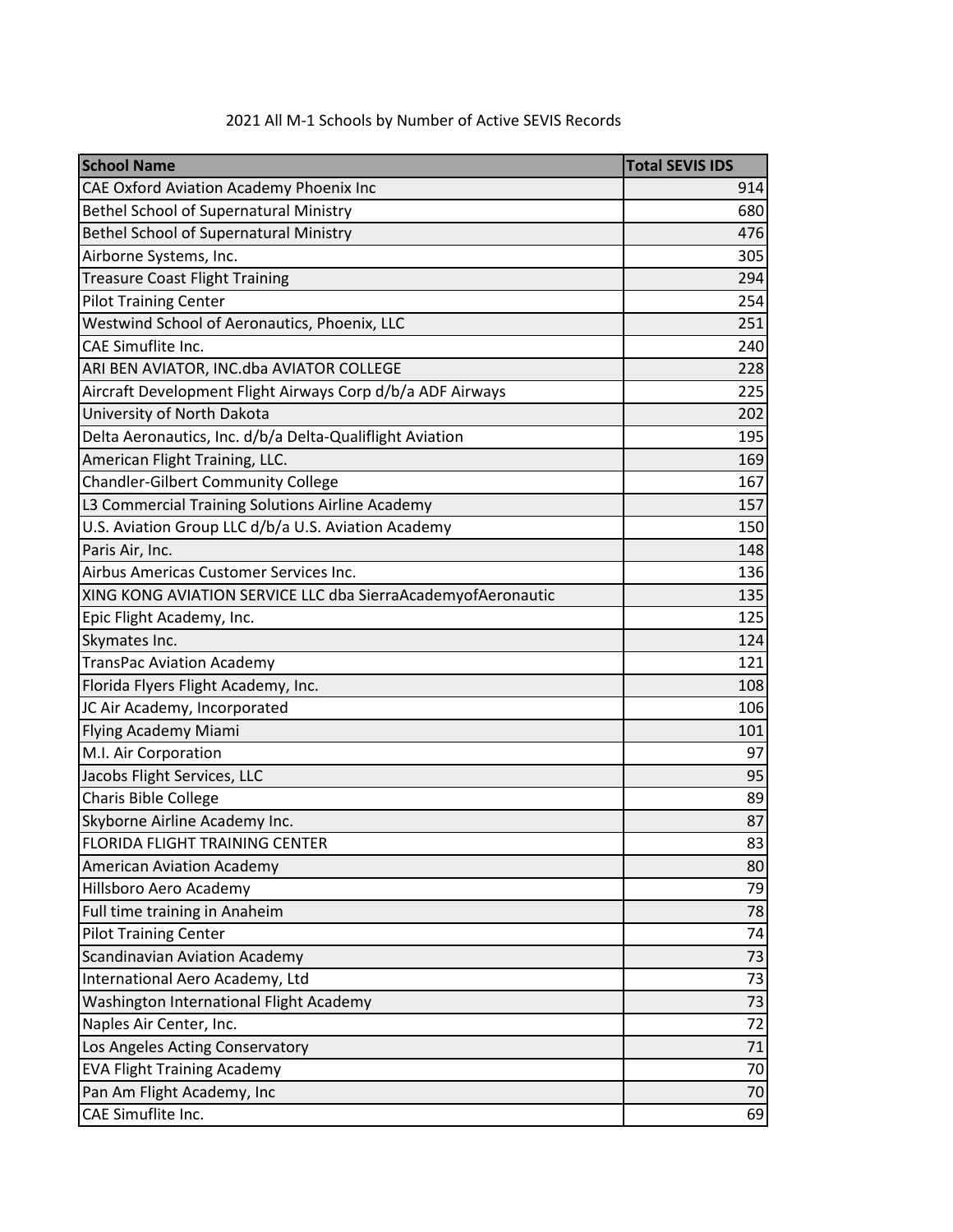| California Flight Academy, LLC                              | 67              |
|-------------------------------------------------------------|-----------------|
| Bewired USA, LLC dba SkyEagle Aviation Academy              | 66              |
| <b>Pilot Training Center</b>                                | 65              |
| Nice Air                                                    | 60              |
| <b>Tysons College</b>                                       | 58              |
| Cloud Dancer Aviation and Flying Club Inc.                  | 57              |
| <b>TransPac Aviation Academy</b>                            | 56              |
| Global Pilot Academy, Inc.                                  | 56              |
| American Aviation Flight Academy LLC                        | 54              |
| FXE Flight Center Corp d/b/a OSM Aviation Academy           | 54              |
| NS Aviation Training and Rental, Inc.                       | 53              |
| Hillsboro Aero Academy                                      | 51              |
| US Aviation Group LLC d/b/a US Aviation Academy-North Texas | 51              |
| Sunrise Aviation Inc.                                       | 49              |
| <b>Texas Engineering Extension Service</b>                  | 49              |
| <b>MARIANO MORENO CULINARY INSTITUTE</b>                    | 47              |
| Lufthansa Aviation Training USA Inc.                        | 45              |
| Florida Institute of Technology                             | 45              |
| FLORIDA AVIATION CAREER TRAINING, INC.                      | 45              |
| Fishe Flying Corp - "DBA" Pilots Paradise                   | 45              |
| The Institute of Culinary Education                         | 45              |
| Sky Creation, Inc.                                          | 44              |
| <b>Broadway Dance Center</b>                                | 44              |
| <b>American Flyers</b>                                      | 44              |
| Civic Helicopters, Inc.                                     | 43              |
| <b>Pacific States Aviation</b>                              | 42              |
| Joffrey Academy of Dance                                    | 42              |
| <b>Accelerated Flight Training LLC</b>                      | 41              |
| San Francisco Ballet School                                 | 41              |
| International House of Prayer University                    | 41              |
| Air Venture Flight Center                                   | 40              |
| Phoenix East Aviation, LLC                                  | 39              |
| Lee Strasberg Theatrical Institute, Inc                     | 38              |
| Squadron 2                                                  | 38              |
| Gemological Institute of America                            | 38              |
| <b>Gemological Institute of America</b>                     | 37              |
| Cinema Makeup School                                        | 36              |
| Lomino Hawaii Massage School                                | 36              |
| Airgo Inc                                                   | 36              |
| <b>AERO TECH ACADEMY</b>                                    | 34              |
| The Flight School of Gwinnett, Inc.                         | 34              |
| <b>Gemological Institute of America</b>                     | 33              |
| Bombardier Aerospace dba Bombardier Customer Training (BCT) | 33              |
| ASM Educational Center, Inc.                                | 31              |
| Gnomon                                                      | 30              |
| Capernwray Bible School at Ravencrest Chalet                | 30 <sup>°</sup> |
| Alron Aviation, d.b.a Sheffield School of Aeronautics       | 30              |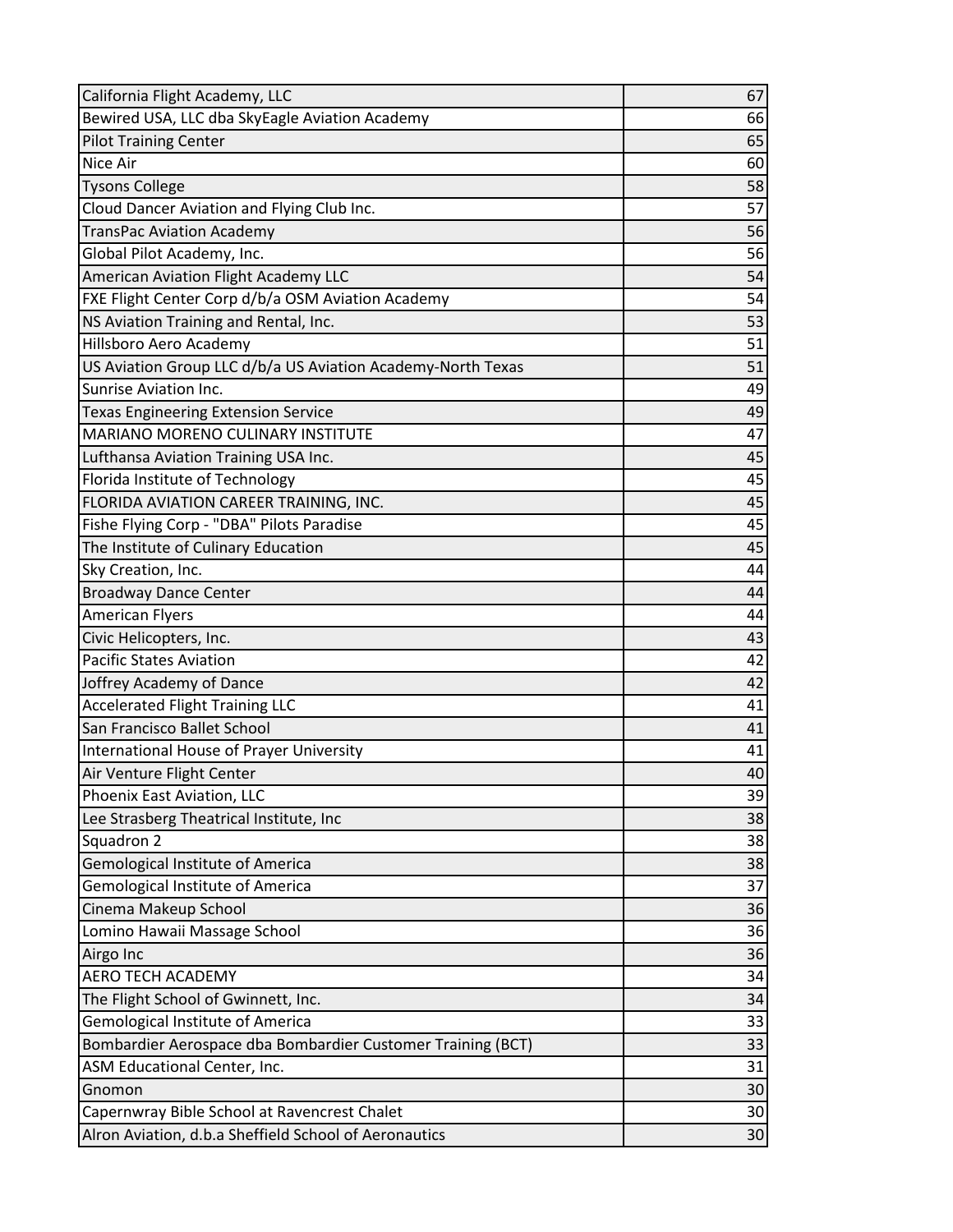| Miami City Ballet School                                     | 28 |
|--------------------------------------------------------------|----|
| Honey B LLC dba Corvallis Aero Service                       | 28 |
| Grand Central Atelier, Inc.                                  | 26 |
| Avel Flight School Inc                                       | 25 |
| <b>Atlantic Acting School</b>                                | 25 |
| William Esper Studio Inc.                                    | 25 |
| Riverside Flight Center Inc.                                 | 25 |
| Stella Adler Academy of Acting                               | 24 |
| <b>American Flyers</b>                                       | 24 |
| Miami Ad School                                              | 24 |
| Airmen Testing & Training, Inc. d/b/a Palm Beach Helicopters | 24 |
| <b>FlightSafety International</b>                            | 24 |
| Academy of Aviation, LLC                                     | 24 |
| Ellison Ballet Foundation, Inc                               | 24 |
| SPARTAN COLLEGE OF AERONAUTICS AND TECHNOLOGY                | 23 |
| <b>FlightSafety International</b>                            | 23 |
| Pelican Flight Training, LLC                                 | 22 |
| Ocala Aviation Services, Inc                                 | 22 |
| Steps Studio, Inc. DBA Steps on Broadway                     | 22 |
| ABT Jacqueline Kennedy Onassis School                        | 22 |
| Cornerstone Aviation, Inc.                                   | 21 |
| IASCO Flight Training, INC.                                  | 20 |
| <b>Endeavour Flight Training, Inc</b>                        | 20 |
| International House of Prayer University                     | 20 |
| The Rock School                                              | 19 |
| United Flight Systems, Inc.                                  | 19 |
| Mystic Ballet Inc.                                           | 18 |
| Providence Baptist College                                   | 18 |
| Coast Flight Training and Management, Inc.                   | 17 |
| U.S. Aviation Training Solutions, Inc.                       | 17 |
| Pan Am Ab Initio Training Inc.                               | 17 |
| University of the Nations                                    | 17 |
| Pittsburgh Ballet Theatre School                             | 17 |
| CRYSTAL AERO GROUP, INC.                                     | 16 |
| Long Beach Flight Academy                                    | 15 |
| SoCal Pilot Center                                           | 15 |
| San Diego Flight Training International, Inc.                | 15 |
| Phoenix East Aviation, LLC                                   | 15 |
| Paragon Flight Training Co.                                  | 15 |
| Yoanna Flight School, Inc.                                   | 15 |
| <b>FlightSafety International</b>                            | 15 |
| The Ayurvedic Institute                                      | 15 |
| Hub City Aviation Academy, LLC                               | 15 |
| <b>Houston Ballet Academy</b>                                | 14 |
| Universal Aviators Academy, Inc.                             | 13 |
| <b>AeroStar Training Services, LLC</b>                       | 13 |
| Atlanta Ballet Centre for Dance Edu.                         | 13 |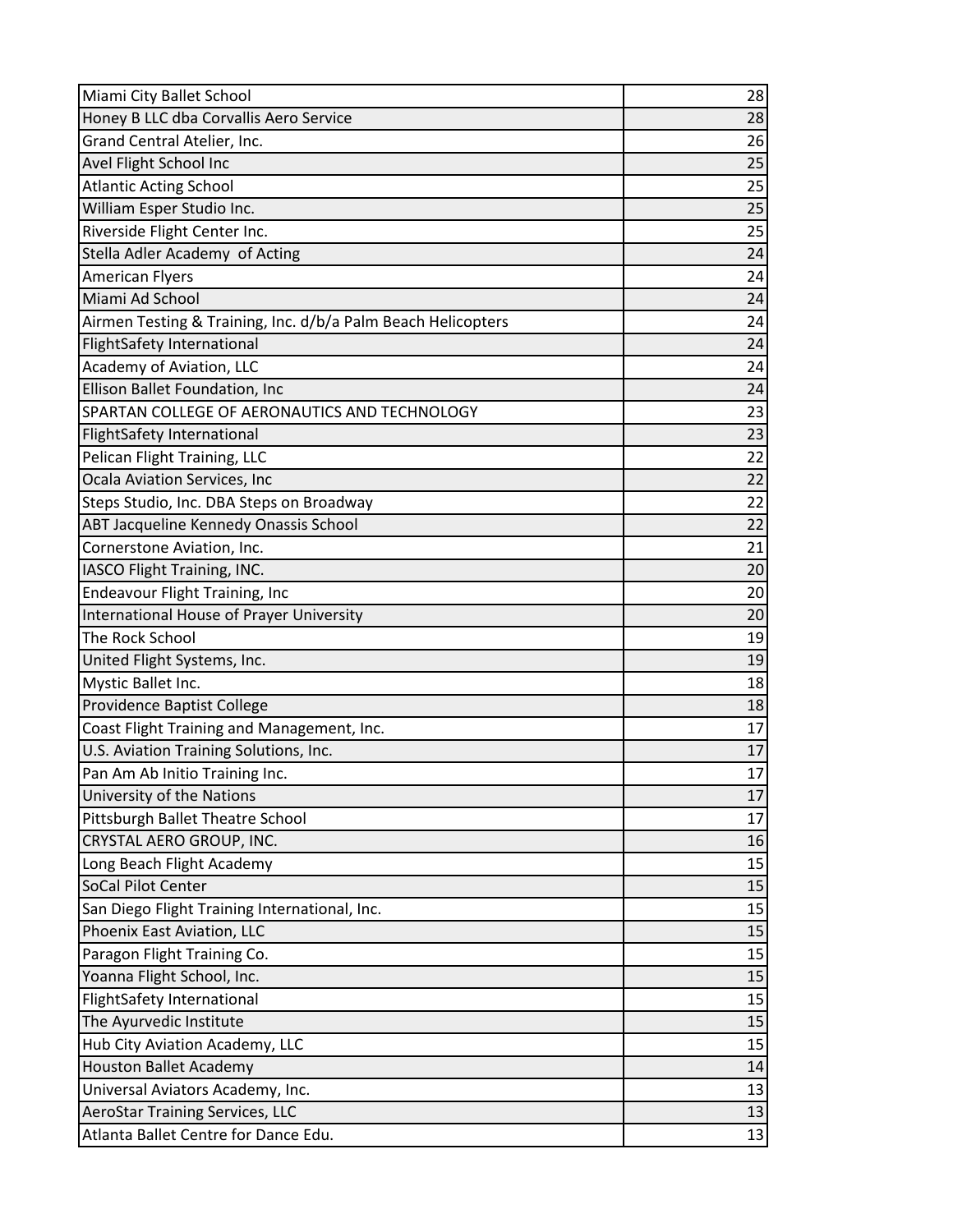| Air Fleet Training Systems, Inc.                                      | 13                  |
|-----------------------------------------------------------------------|---------------------|
| <b>MorningStar University</b>                                         | 13                  |
| Sky Safety, Incorporated                                              | 13                  |
| UHI Inc. dba UNIVERSAL HELICOPTERS                                    | 12                  |
| Institute of Culinary Education                                       | 12                  |
| <b>Cirrus Aviation</b>                                                | 12                  |
| Oklahoma Horseshoeing School, Inc.                                    | 12                  |
| Kilgore College                                                       | 12                  |
| <b>Harvest Seminary</b>                                               | 11                  |
| Skyco, Inc. dba Tampa Bay Aviation                                    | 11                  |
| Griffith Aviation, Inc.                                               | 11                  |
| Snohomish Flying Service, Inc.                                        | 11                  |
| Southwest Institute of Montessori Studies, Inc.                       | 10                  |
| <b>FlightSafety International</b>                                     | 10                  |
| <b>ACCESS INSTITUTE</b>                                               | 10                  |
| <b>Global Aviation Center, INC</b>                                    | 10                  |
| Institute of Flight Operations and Dispatch (iFOD)                    | 10                  |
| <b>Aviation Institute of Maintenance</b>                              | 10                  |
| Upper Limit Aviation, Inc.                                            | 9                   |
| Calvary Chapel Bible College                                          | 9                   |
| California Airways, LLC                                               | $\boldsymbol{9}$    |
| CTI Professional Flight Training, LLC                                 | 9                   |
| AVIA Flight Academy International, Inc.                               | $\boldsymbol{9}$    |
| Wildwood Center for Health Evangelism                                 | 9                   |
| Perkins School for the Blind                                          | $\boldsymbol{9}$    |
| Tiffin Aviation Services, Inc.                                        | 8                   |
| Hubbard College of Administration                                     | 8                   |
| Chicago School of Violin Making                                       | 8                   |
| <b>Boston Ballet School</b>                                           | $\bf 8$             |
| Joe Kubert School of Cartoon & Graphic Art, Inc.                      | 8                   |
| Make-up Designory                                                     | $\overline{8}$      |
| Airline Ground Schools, Inc                                           | 8 <sup>2</sup>      |
| FlightSafety International                                            | 8                   |
| The Father's House School of Transformation                           | 7                   |
| Flight Crew Systems, Inc, dba LOFT                                    | $\overline{7}$<br>7 |
| <b>Voyager Aviation International LLC</b>                             | 7                   |
| <b>Falcon Aviation Academy</b><br>Pittsburgh Institute of Aeronautics | 7                   |
| <b>Heartland Horseshoeing School</b>                                  | 7                   |
| Oklahoma State Horseshoeing School                                    | 7                   |
| Hillsboro Aero Academy                                                | $\overline{7}$      |
| <b>Aviation Institute of Maintenance</b>                              | 7                   |
| CAE Simuflite Inc.                                                    | 6                   |
| Helipro Inc.                                                          | 6                   |
| Sunrise Aviation Company, Inc.                                        | $6 \mid$            |
| Jet & Rotor Aviation LLC-DBA Advanced Int'l Aviation Academy          | 6                   |
| McDougle Technical Institute                                          | 6 <sup>1</sup>      |
|                                                                       |                     |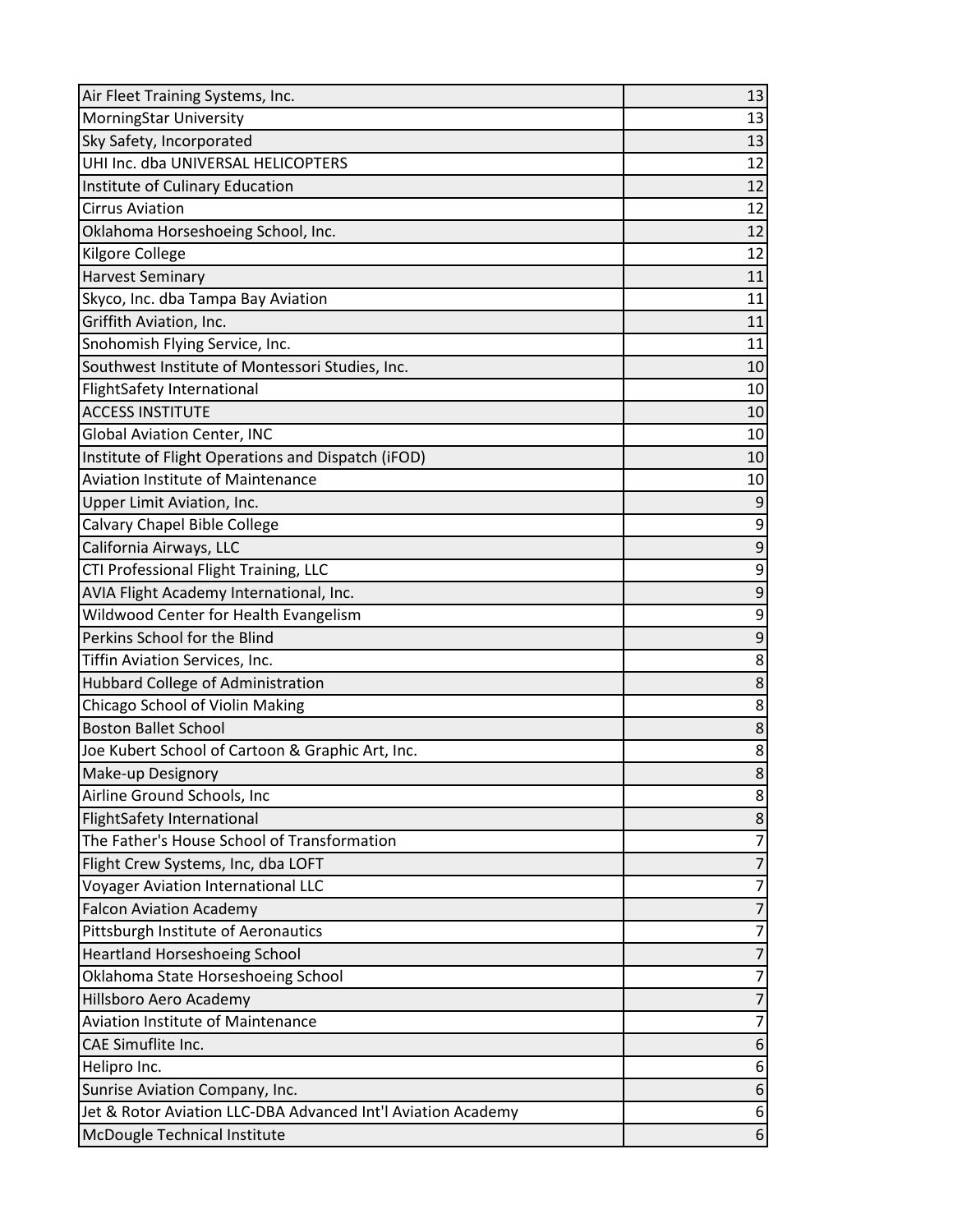| Hawaii Massage Academy                                                                 | 6                       |
|----------------------------------------------------------------------------------------|-------------------------|
| Carnegie Institute                                                                     | 6                       |
| Ballet Magnificat! School of the Arts                                                  | 6                       |
| Miami Ad School                                                                        | 6                       |
| New York Studio School of Drawing, Painting and Sculpture                              | 6                       |
| Shillington School of Graphic Design LLC                                               | 6                       |
| Joyous Action LLC                                                                      | 6                       |
| <b>American Flyers</b>                                                                 | 6                       |
| <b>American Flyers</b>                                                                 | 6                       |
| Pilot's Choice Aviation, Inc.                                                          | 6                       |
| Upper Limit Aviation, Inc.                                                             | 6                       |
| Advantage Tennis Academy                                                               | 5                       |
| California Aviation Services, Inc.                                                     | 5                       |
| <b>Broward County Public Schools</b>                                                   | 5                       |
| South Sky Aviation Corp d/b/a Florida Aviation Academy                                 | 5                       |
| Sunair Aviation, Inc.                                                                  | $\overline{\mathbf{5}}$ |
| <b>The Creative Circus</b>                                                             | 5                       |
| <b>Faithful Guardian Training Center</b>                                               | 5                       |
| Mauna Loa Helicopters                                                                  | 5                       |
| <b>School of Missionary Aviation Technology</b>                                        | 5                       |
| Academy of Aviation, LLC                                                               | 5                       |
| Professional Golfers Career College                                                    | 4                       |
| Angel City Flyers, LLC                                                                 | 4                       |
| Skyview Aviation, LLC dba Skyview Flight Academy                                       | 4                       |
| Skyborne Airline Academy Inc.                                                          | 4                       |
| HelicopterAcademy.com, LLC                                                             |                         |
| Palm Beach Flight Training Corp                                                        | 4                       |
| SimCom International Inc                                                               | 4                       |
| RexAir Flight School, LLC                                                              | 4                       |
| Kingsky Flight Academy                                                                 | 4                       |
| <b>Rosel School of Cosmetology</b>                                                     | 4                       |
| <b>FlightSafety International</b>                                                      | 4                       |
| Landing School of Boatbuilding and Design                                              | 4                       |
| <b>Birthwise Midwifery School</b>                                                      | 4                       |
| North Bennet Street School                                                             | 4                       |
| <b>New Horizon Aviation</b>                                                            | 4<br>4                  |
| Century Air, Inc.<br>Chautauqua Institute Schools of Fine & Performing Arts            | 4                       |
| SAE Institute of Technology                                                            | 4                       |
| <b>Michael Howard Studios</b>                                                          | 4                       |
|                                                                                        |                         |
| Julia Dubno, Inc. d/b/a Ballet Academy East<br><b>Waldorf Teacher Training, Eugene</b> | 4<br>4                  |
| Ace Pilot Training, Inc.                                                               | 4                       |
| The Blackbird Academy                                                                  | 4                       |
| Pro Aircraft Flight Training                                                           | 4                       |
| Gryphon Aviation, Inc. DBA: Texas State Aviation                                       | 4                       |
| Living Light School of Worship                                                         | $\vert 4 \vert$         |
|                                                                                        |                         |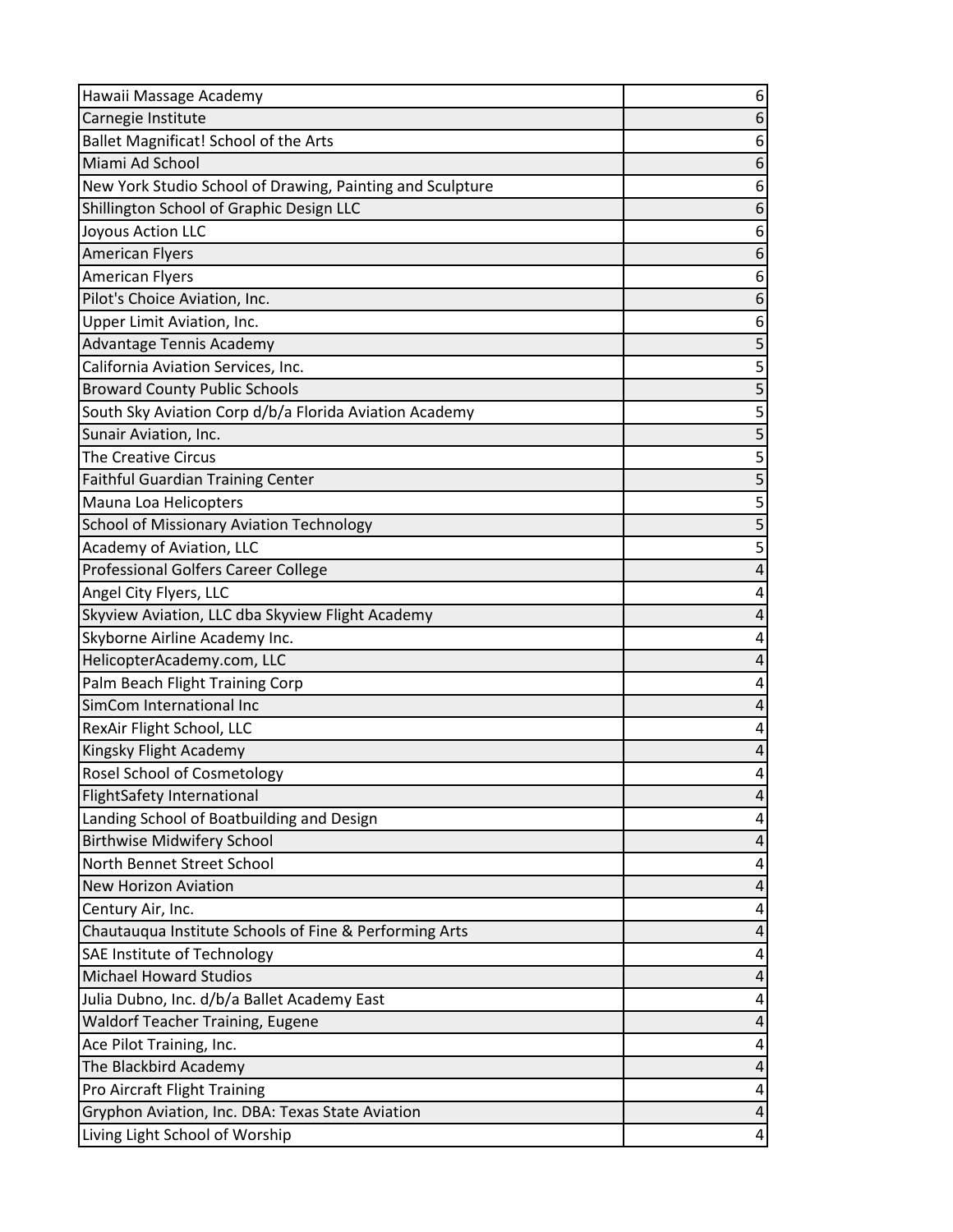| <b>North-Aire Aviation LLC</b>                       | $\vert 3 \vert$ |
|------------------------------------------------------|-----------------|
| Conservatory of Recording Arts & Sciences            | $\overline{3}$  |
| Quantum Helicopters                                  | 3               |
| Make-Up Designory, Inc.                              | 3               |
| Miami Ad School                                      | $\overline{3}$  |
| Flying Vikings Inc.                                  | 3               |
| The Rolf Institute of Structural Integration         | 3               |
| Jeppesen Academy                                     | 3               |
| <b>Broward County Public Schools</b>                 | $\overline{3}$  |
| Miami-Dade County Public Schools                     | $\mathsf{3}$    |
| Universal Technical Institute                        | 3               |
| Universal Technical Institute                        | 3               |
| <b>National Aviation Academy</b>                     | 3               |
| <b>Boca Beauty Academy</b>                           | $\overline{3}$  |
| North County Flight Training dba AAMRO Aviation Corp | 3               |
| Aveda Institute                                      | 3               |
| The Elaine Sterling Institute                        | $\overline{3}$  |
| Begums Academy                                       | 3               |
| <b>FlightSafety International</b>                    | 3               |
| Hawaii Massage Academy                               | 3               |
| Kentucky Horseshoeing School, INC                    | 3               |
| Center for Furniture Craftsmanship                   | 3               |
| Galloup School of Guitar Building and Repair         | 3               |
| Minnesota State College Southeast                    | $\overline{3}$  |
| <b>Crowder College</b>                               | 3               |
| <b>FlightSafety International</b>                    | 3               |
| Red Arrow Aviation, LLC                              | 3               |
| Academy of Aviation, LLC                             | 3               |
| Maggie Flanigan Studio                               | 3               |
| <b>Gibney Dance</b>                                  | 3               |
| School of Discipleship                               | $\overline{3}$  |
| Apex Flight Academy                                  | $\vert 3 \vert$ |
| Brown Trail School of Preaching                      | 3 <sup>1</sup>  |
| Clarendon College                                    | $\overline{3}$  |
| Veracity Aviation, LLC                               | 3               |
| Violin Making School of America LLC                  | $\vert 3 \vert$ |
| <b>Aviation Institute of Maintenance</b>             | $\overline{3}$  |
| Northwest School of Wooden Boatbuilding              | $\overline{3}$  |
| <b>Galvin Flight Training LLC</b>                    | $\vert$ 3       |
| Milwaukee Ballet School & Academy                    | $\overline{3}$  |
| SimCom International Inc                             | $\overline{2}$  |
| Arizona Aero-Tech                                    | $\overline{2}$  |
| <b>American Flyers</b>                               | $\overline{2}$  |
| The School of Ballet Arizona                         | $\overline{2}$  |
| University of North Dakota/UND Aerospace Foundation  | $\overline{2}$  |
| <b>SANTA ANA BEAUTY COLLEGE</b>                      | $\overline{2}$  |
| <b>KC Beauty Academy</b>                             | $\overline{2}$  |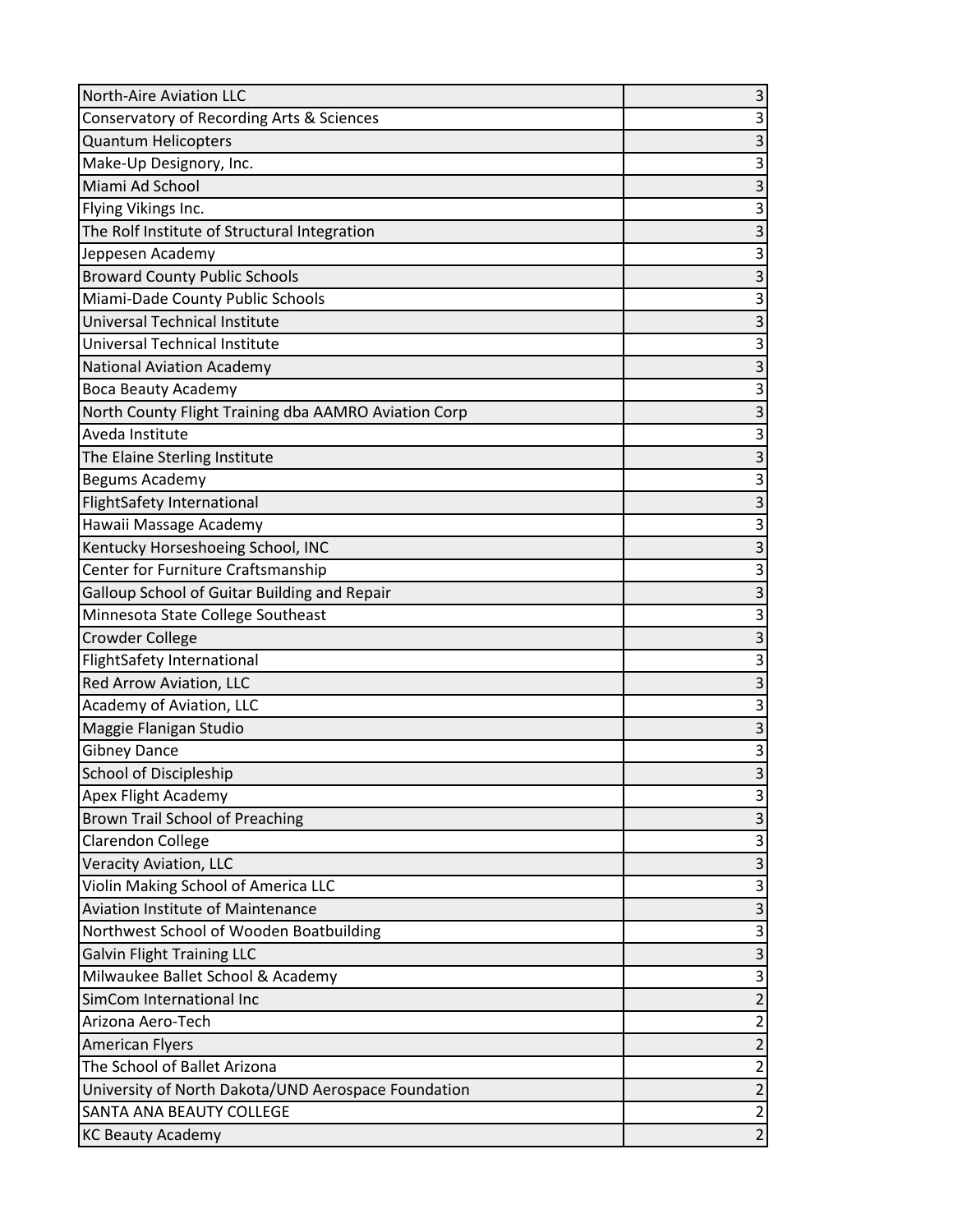| <b>Orange County Flight Center</b>                        | 2              |
|-----------------------------------------------------------|----------------|
| American Fitness and Nutrition Academy                    | $\overline{2}$ |
| <b>Channel Islands Aviation</b>                           | 2              |
| Dell'Arte International School of Physical Theatre        | $\overline{2}$ |
| <b>National Holistic Institute</b>                        | $\overline{c}$ |
| <b>ICOHS College</b>                                      | $\overline{2}$ |
| Bel-Rea Institute of Animal Technology                    | $\overline{2}$ |
| Lincoln Technical Institute                               | 2              |
| <b>Broward County Public Schools</b>                      | $\overline{2}$ |
| Skyborne Airline Academy Inc.                             | $\overline{2}$ |
| <b>CDA TECHNICAL INSTITUTE</b>                            | $\overline{2}$ |
| <b>Cosmix School of Makeup Artistry</b>                   | $\overline{2}$ |
| International Institute for Health Care Professionals     | $\overline{2}$ |
| SimCom International Inc                                  | $\overline{2}$ |
| LIFE-LINE INSTITUTE                                       | 2              |
| Technical Education Services, Inc DBA AIM                 | $\overline{2}$ |
| Atlanta Beauty & Barber Academy                           | $\overline{2}$ |
| Skyborne Airline Academy Inc.                             | $\overline{2}$ |
| Miami Ad School                                           | $\overline{2}$ |
| Maui School of Therapeutic Massage                        | $\overline{2}$ |
| The School of Fashion Design                              | $\overline{2}$ |
| The Cambridge School of Culinary Arts                     | 2              |
| Au Sable Institute of Environmental Studies               | 2              |
| Skyborne Airline Academy Inc.                             | $\overline{c}$ |
| Hillsboro Aero Academy                                    | $\overline{c}$ |
| The Collective                                            | $\overline{2}$ |
| The International Culinary Center                         | 2              |
| Studio Jewelers, Ltd.                                     | $\overline{2}$ |
| <b>Brittany Beauty Academy</b>                            | $\overline{c}$ |
| <b>Focus Personal Training Institute</b>                  | 2              |
| Sporty's Academy, Inc.                                    | $\overline{2}$ |
| Montessori Northwest                                      | $\overline{2}$ |
| Memphis School Of Preaching                               | 2              |
| Tint School Of Makeup & Cosmetology                       | $\overline{2}$ |
| Discipleship Intern Training Program                      | $\overline{2}$ |
| <b>South Texas College</b>                                | $\overline{2}$ |
| Aviation Academy of America, Inc.                         | $\overline{2}$ |
| <b>AVIATION INSTITUTE OF MAINTENANCE</b>                  | $\overline{2}$ |
| <b>Wilderness Awareness School</b>                        | 2              |
| Academy of Interactive Entertainment                      | $\overline{2}$ |
| Roberto-Venn School of Luthiery                           | 1              |
| Oxford Aviation Academy dba Oxford Airline Trng Ctr, Inc. | 1              |
| Vidal Sassoon Academy and School of Cosmetology           | 1              |
| <b>National Holistic Institute</b>                        |                |
| <b>Hypnosis Motivation Institute</b>                      | 1              |
| JVTA, Inc. dba Japan Visualmedia Translation Academy      | 1              |
| Los Angeles College of Music                              | 1              |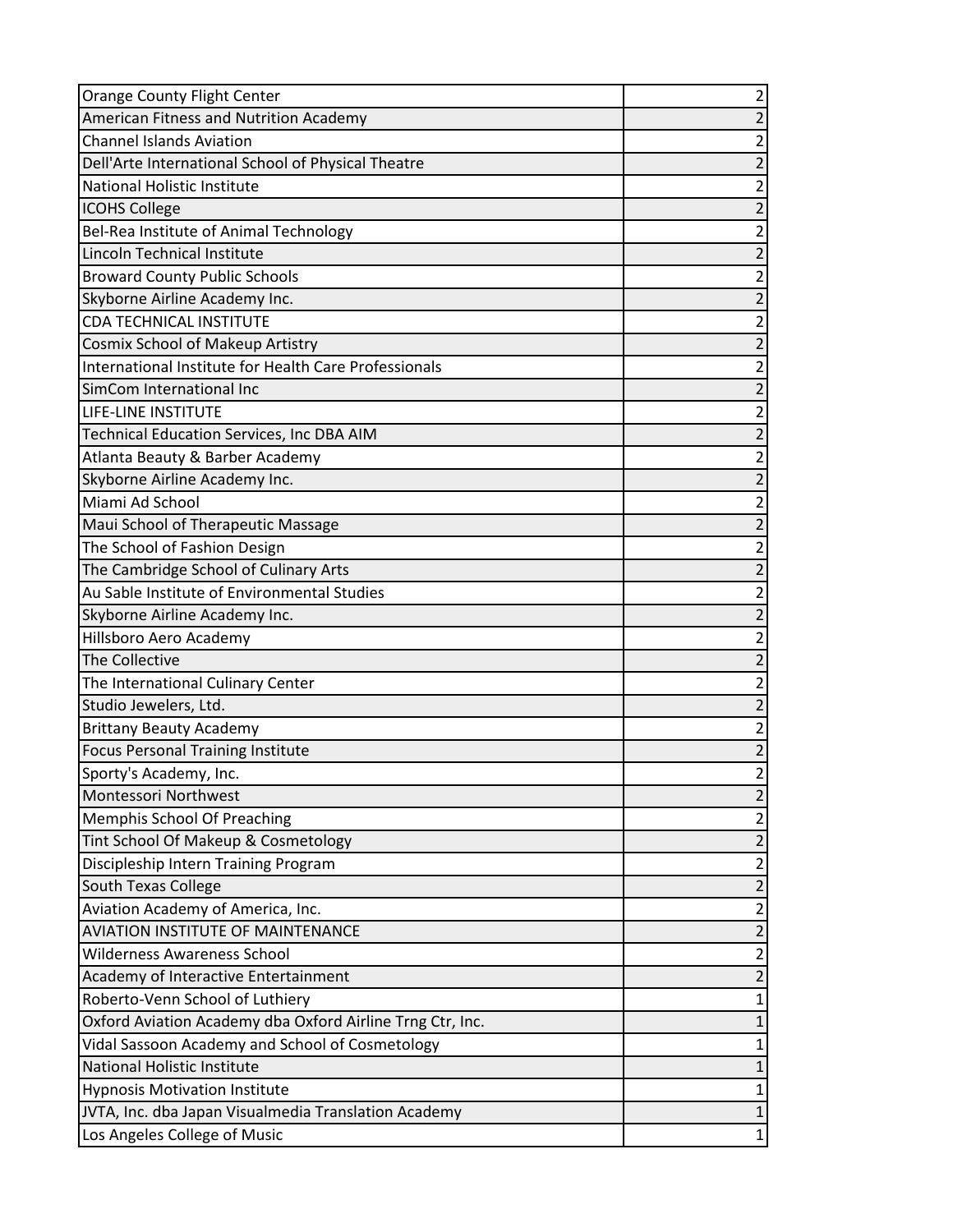| HeliStream, Inc.                                            | 1            |
|-------------------------------------------------------------|--------------|
| Aveda Institute Los Angeles                                 | $\mathbf{1}$ |
| <b>Star Helicopters LLC</b>                                 |              |
| Merced Community College District                           | 1            |
| Pyramind: The Institute For Advanced Digital Audio Training | 1            |
| American Helicopters, LLC                                   | 1            |
| <b>Aviation Institute of Maintenance</b>                    | 1            |
| <b>Blush School Of Makeup</b>                               | 1            |
| <b>Imperial Valley College</b>                              | 1            |
| <b>McAir Aviation</b>                                       | 1            |
| Turing School of Software & Design                          | 1            |
| Daytona State College                                       | 1            |
| <b>Broward County Public Schools</b>                        | 1            |
| Embry-Riddle Aeronautical University                        | 1            |
| Charles F. Chapman School of Seamanship, Inc.               | 1            |
| Pasco-Hernando State College                                | 1            |
| <b>International Academy</b>                                | 1            |
| Southern Technical College                                  | 1            |
| Florida School of Massage                                   | $\mathbf{1}$ |
| The DAVE School                                             | 1            |
| The Academy of South Florida, Inc.                          |              |
| Tomlinson Aviation, Inc.                                    | 1            |
| <b>Celebrity School of Beauty</b>                           | 1            |
| HDW FLORIDA HELICOPTERS, INC. DBA FLORIDA HELICOPTERS       | 1            |
| Hollywood Institute of Beauty Careers                       | 1            |
| Hollywood Institute of Beauty Careers                       |              |
| Hollywood Institute of Beauty Careers                       | 1            |
| Gulf Atlantic Airways Inc. DBA: University Air Center       | 1            |
| <b>FlightSafety International</b>                           | 1            |
| <b>Atlanta General Education Center</b>                     | 1            |
| SAE Institute of Technology Atlanta (Corp.)                 | $\mathbf{1}$ |
| Academy of Aviation, LLC                                    | 1            |
| HONOLULU NAIL ACADEMY, LLC                                  |              |
| Maui Academy of Healing Arts                                | 1            |
| Douglas J Aveda Institute Chicago                           | 1            |
| <b>Illinois Aviation Academy</b>                            | 1            |
| JS Aviation, Inc. dba Eagle Aircraft                        | 1            |
| Des Moines Area Community College                           | 1            |
| Des Moines Area Community College                           |              |
| <b>FlightSafety International</b>                           | 1            |
| The Pastors College                                         | 1            |
| <b>NexGen Aviation LLC</b>                                  | 1            |
| <b>Gulf Coast Aviation, LLC</b>                             | 1            |
| Trident Aircraft, Inc.                                      | 1            |
| <b>National Aviation Academy</b>                            | 1            |
| Elizabeth Grady School of Esthetics & Massage Therapy       | 1            |
| <b>Oakland Community College</b>                            | $\mathbf{1}$ |